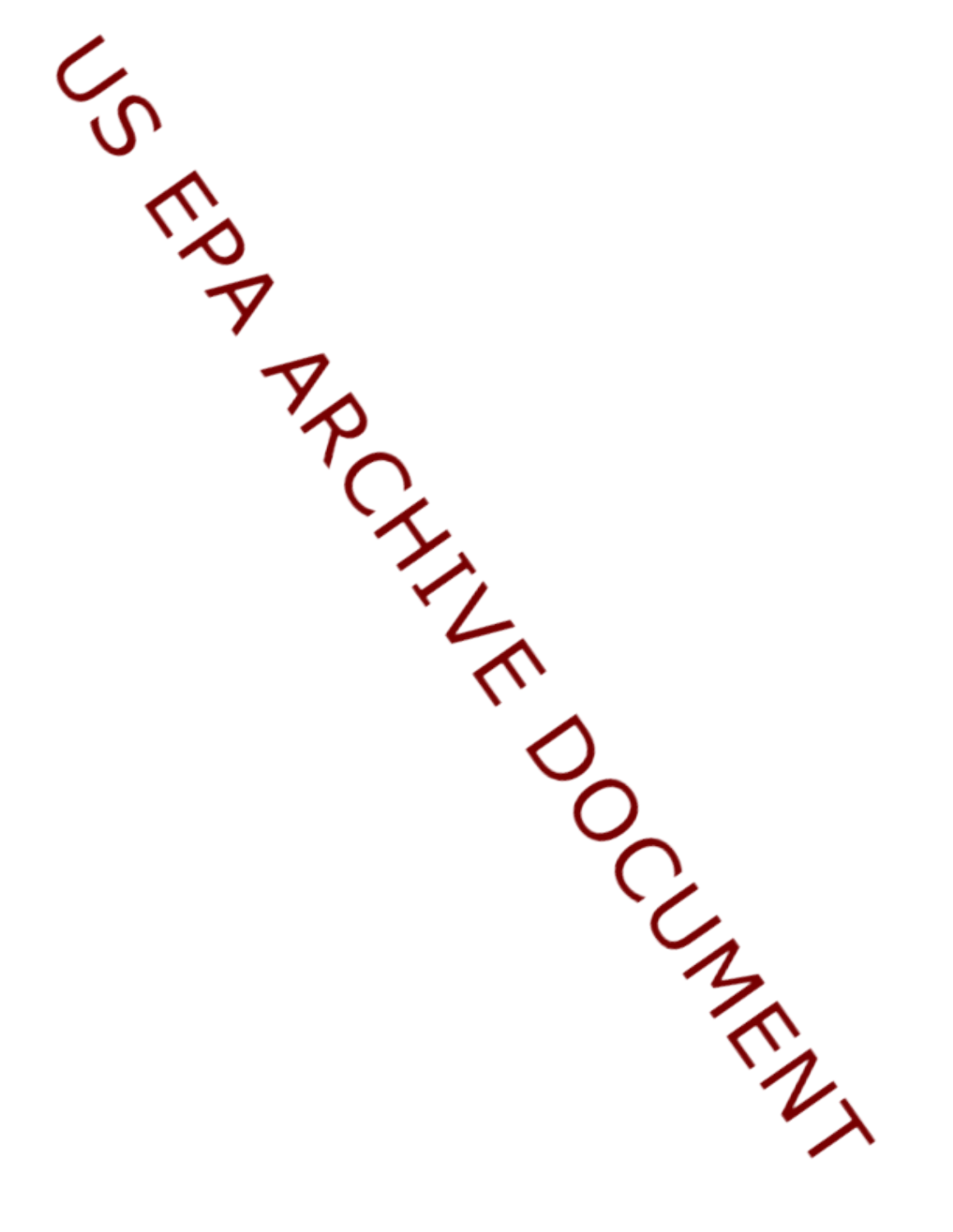

|                                                     | TECHNOLOGY TYPE: ON-LINE TURBIDIMETER                                |                                                    |
|-----------------------------------------------------|----------------------------------------------------------------------|----------------------------------------------------|
| <b>APPLICATION:</b>                                 | <b>MEASURING LOW TURBIDITY LEVELS</b>                                |                                                    |
| <b>TECHNOLOGY NAME: WTM500 On-Line Turbidimeter</b> |                                                                      |                                                    |
| <b>COMPANY:</b>                                     | <b>Sigrist-Photometer AG</b>                                         |                                                    |
| <b>ADDRESS:</b>                                     | Hofurlistrasse 1<br><b>CH-6373 Ennetburgen</b><br><b>Switzerland</b> | PHONE: ++41 41 620 50 64<br>$+41416204180$<br>FAX: |
| <b>WEB SITE:</b>                                    | www.photometer.com                                                   |                                                    |
| $E\text{-}MAIL:$                                    | info@photometer.com                                                  |                                                    |

The U.S. Environmental Protection Agency (EPA) has created the Environmental Technology Verification (ETV) Program to facilitate the deployment of innovative or improved environmental technologies through performance verification and dissemination of information. The goal of the ETV Program is to further environmental protection by substantially accelerating the acceptance and use of improved and cost-effective technologies. ETV seeks to achieve this goal by providing high quality, peer-reviewed data on technology performance to those involved in the design, distribution, financing, permitting, purchase, and use of environmental technologies.

ETV works in partnership with recognized standards and testing organizations; stakeholder groups which consist of buyers, vendor organizations, and permitters; and with the full participation of individual technology developers. The program evaluates the performance of innovative technologies by developing test plans that are responsive to the needs of stakeholders, conducting field or laboratory tests (as appropriate), collecting and analyzing data, and preparing peer-reviewed reports. All evaluations are conducted in accordance with rigorous quality assurance protocols to ensure that data of known and adequate quality are generated and that the results are defensible.

The Advanced Monitoring Systems (AMS) program, one of 12 technology areas under ETV, is operated by Battelle in cooperation with EPA's National Exposure Research Laboratory. AMS has recently evaluated the performance of on-line turbidimeters for use in water treatment facilities. This verification statement provides a summary of the test results for the Sigrist WTM500 on-line turbidimeter.

# **VERIFICATION TEST DESCRIPTION**

The verification test described in this report was conducted by Battelle in the fall of 1999 on commercial on-line turbidimeters at the City of Columbus Water Division's Dublin Road Water Plant in Columbus, Ohio. The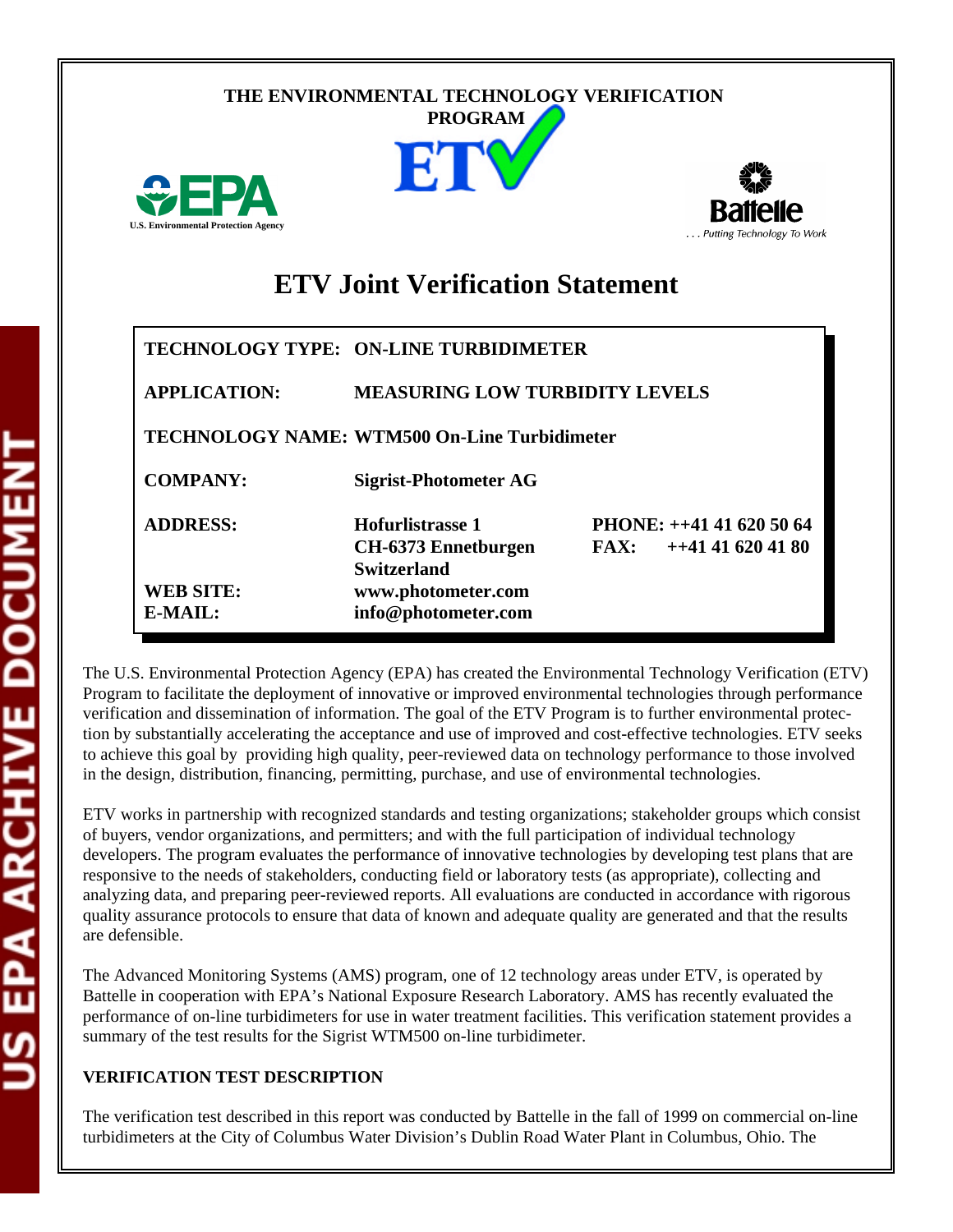verification test was conducted in two phases. An off-line phase challenged the turbidimeters with a series of prepared standards and other test solutions under controlled conditions, whereas an on-line phase assessed longterm performance under realistic conditions by monitoring a sample stream in a municipal water treatment plant. The on-line phase was intended to evaluate performance in continuous unattended monitoring over a low range of turbidity [i.e., 0.1 to 1 nephelometric turbidity unit (NTU)]. No attempt was made to determine the ultimate detection limits of the turbidimeters tested, which other studies have shown can be as low as 0.01 NTU.

In the off-line phase of testing, the linearity, accuracy, and precision of the Sigrist WTM500 turbidimeter were determined by comparing turbidity measurements on formazin solutions to reference measurements of the same solutions. By intentionally varying the water temperature, flow rate, and color of the sample solution, the effect of these parameters on the response of the Sigrist WTM500 turbidimeter was determined. In the on-line phase, a sample stream from a municipal water plant was continuously monitored by the WTM500 turbidimeter for approximately 4 weeks. Results from this phase of testing were used to determine the accuracy in measuring realworld samples and the drift characteristics of the WTM500. Quality assurance (QA) oversight of verification testing was provided by independent Battelle QA staff, who conducted a technical systems audit, and a data audit on 10 percent of the test data.

The verification test relied upon two reference methods: ISO 7027, "Water Quality—Determination of Turbidity," and EPA Method 180.1, "Determination of Turbidity by Nephelometry." The Sigrist WTM500 turbidimeter is designed to conform to ISO 7027 requirements, and thus comparison of WTM500 results to those from the ISO 7027 reference method was the primary means of verification. EPA Method 180.1 uses a different wavelength of light than the WTM500 (i.e., visible rather than infrared), and thus is not a directly equivalent method. However, the EPA Method 180.1 method is widely recognized in the U.S., by virtue of its status as one of the required methods for drinking water compliance measurements. Consequently, comparisons of the WTM500 results to Method 180.1 results were also made, and are presented as a secondary illustration of performance.

### **TECHNOLOGY DESCRIPTION**

The Sigrist WTM500 is an on-line turbidimeter, manufactured by Sigrist-Photometer AG, that provides non-contact measurement of the 90° scattered light in a free-falling water stream. Automatic adjustment using a fixed internal reference standard enhances measurement reliability and minimizes the need for cleaning and calibration. The WTM500 has a nominal range of 0 to 500 formazin nephelometric units (FNUs) in eight selectable scale ranges, with a maximum resolution of 0.001 FNU. The control unit has a two-line liquid-crystal display. Because the WTM500 has no flow cell and no windows, the optics of the turbidimeter do not need to be cleaned regularly. The turbidimeter is adjusted using a solid internal reference standard. The formazin calibration is checked at regular intervals against a built-in solid reference, and any deviations are corrected automatically. The WTM500 turbidimeter's measuring wavelength is 880 nm. The turbidimeter is designed to meet ISO 7027 requirements and measures samples between 0 and  $40^{\circ}$ C at a flow rate of between 0.84 and 1.06 gpm.

# **VERIFICATION OF PERFORMANCE**

The following are summaries of key performance characteristics as verified by comparison to the ISO 7027 reference method. Secondary illustrations of performance relative to the EPA 180.1 method are also shown in the body of the report, and generally showed similar performance to that found in the verification comparisons.

# **Off-Line Testing**

Linearity: The Sigrist WTM500 turbidimeter provided linear response over the tested range of <0.1 to 5 NTU. The slope of the response curve for the WTM500 relative to the ISO 7027 reference turbidimeter was 1.013, with an  $r^2$  value of >0.999, and an intercept of 0.001 NTU.